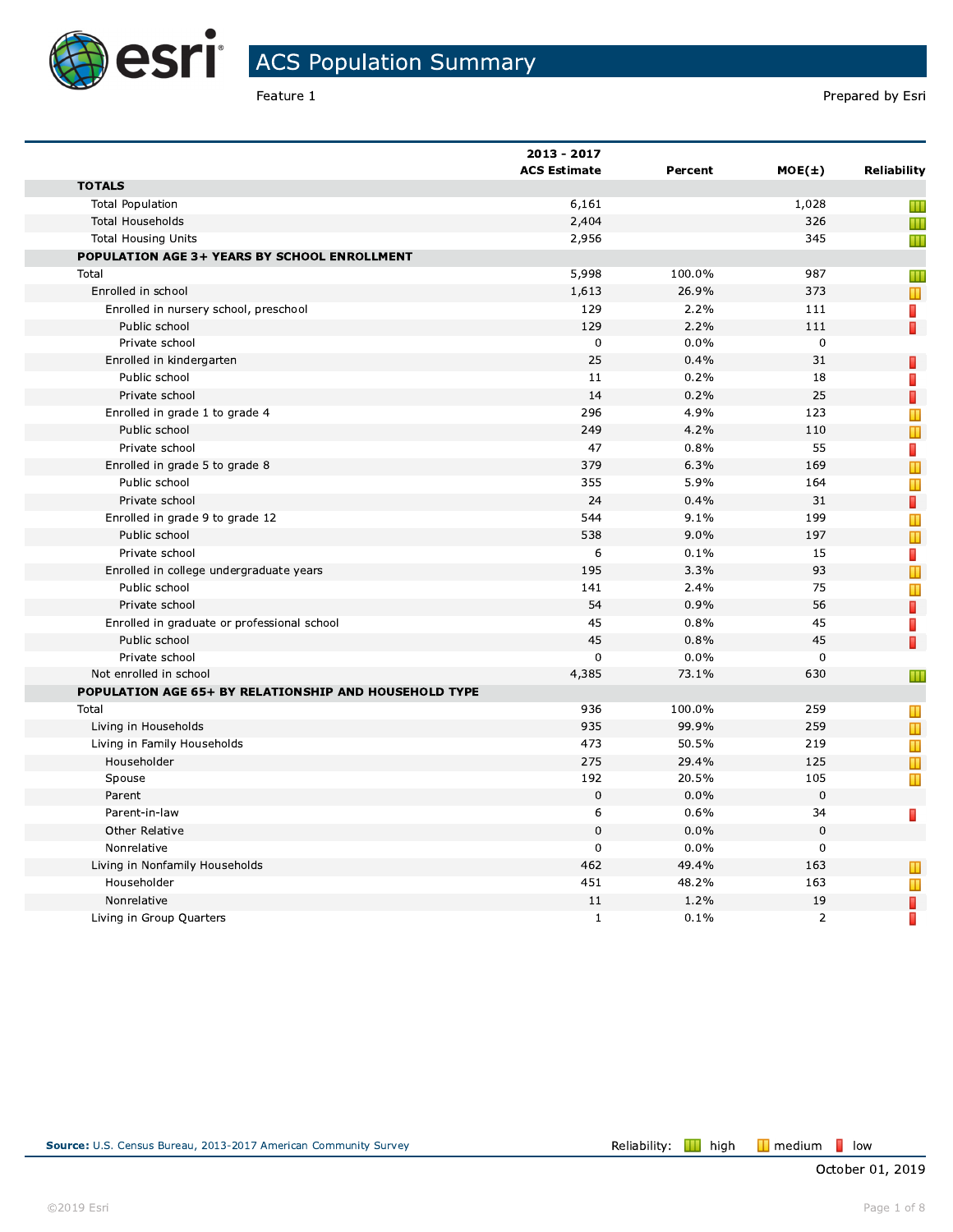

Feature 1

|                                                            | 2013 - 2017<br><b>ACS Estimate</b> | Percent | $MOE(\pm)$ | <b>Reliability</b> |
|------------------------------------------------------------|------------------------------------|---------|------------|--------------------|
| <b>HOUSEHOLDS BY TYPE AND SIZE</b>                         |                                    |         |            |                    |
| Family Households                                          | 1,605                              | 66.8%   | 289        | Ш                  |
| 2-Person                                                   | 692                                | 28.8%   | 217        |                    |
| 3-Person                                                   | 345                                | 14.4%   | 150        | T                  |
| 4-Person                                                   | 295                                | 12.3%   | 133        | $\mathbb T$        |
| 5-Person                                                   | 172                                | 7.2%    | 112        | T                  |
| 6-Person                                                   | 36                                 | 1.5%    | 47         | П                  |
| 7+ Person                                                  | 65                                 | 2.7%    | 66         | T                  |
| Nonfamily Households                                       | 799                                | 33.2%   | 210        |                    |
| 1-Person                                                   | 758                                | 31.5%   | 210        | Т                  |
| 2-Person                                                   | 24                                 | 1.0%    | 30         | П                  |
| 3-Person                                                   | 17                                 | 0.7%    | 29         | Π                  |
| 4-Person                                                   | $\Omega$                           | 0.0%    | $\Omega$   |                    |
| 5-Person                                                   | $\Omega$                           | 0.0%    | 0          |                    |
| 6-Person                                                   | 0                                  | 0.0%    | 0          |                    |
| 7+ Person                                                  | $\mathbf 0$                        | 0.0%    | 0          |                    |
|                                                            |                                    |         |            |                    |
| HOUSEHOLDS BY PRESENCE OF PEOPLE UNDER 18 YEARS BY         |                                    |         |            |                    |
| <b>HOUSEHOLD TYPE</b>                                      |                                    |         |            |                    |
| Households with one or more people under 18 years          | 881                                | 36.6%   | 212        | T                  |
| Family households                                          | 881                                | 36.6%   | 212        | $\mathbb T$        |
| Married-couple family                                      | 471                                | 19.6%   | 155        | T                  |
| Male householder, no wife present                          | 13                                 | 0.5%    | 22         | П                  |
| Female householder, no husband present                     | 397                                | 16.5%   | 173        | т                  |
| Nonfamily households                                       | 0                                  | 0.0%    | 0          |                    |
| Households with no people under 18 years                   | 1,523                              | 63.4%   | 286        | Ш                  |
| Married-couple family                                      | 579                                | 24.1%   | 201        | $\mathbb T$        |
| Other family                                               | 145                                | 6.0%    | 96         | П                  |
| Nonfamily households                                       | 799                                | 33.2%   | 210        | $\mathbb T$        |
|                                                            |                                    |         |            |                    |
| <b>HOUSEHOLDS BY PRESENCE OF PEOPLE 65 YEARS AND OVER,</b> |                                    |         |            |                    |
| HOUSEHOLD SIZE AND HOUSEHOLD TYPE                          |                                    |         |            |                    |
| Households with Pop 65+                                    | 739                                | 30.7%   | 196        | $\mathbf T$        |
| 1-Person                                                   | 427                                | 17.8%   | 163        | T                  |
| 2+ Person Family                                           | 288                                | 12.0%   | 127        | Т                  |
| 2+ Person Nonfamily                                        | 24                                 | 1.0%    | 30         | П                  |
| Households with No Pop 65+                                 | 1,665                              | 69.3%   | 288        | Ш                  |
| 1-Person                                                   | 331                                | 13.8%   | 150        | T                  |
| 2+ Person Family                                           | 1,317                              | 54.8%   | 272        | T                  |
| 2+ Person Nonfamily                                        | 17                                 | 0.7%    | 29         | П                  |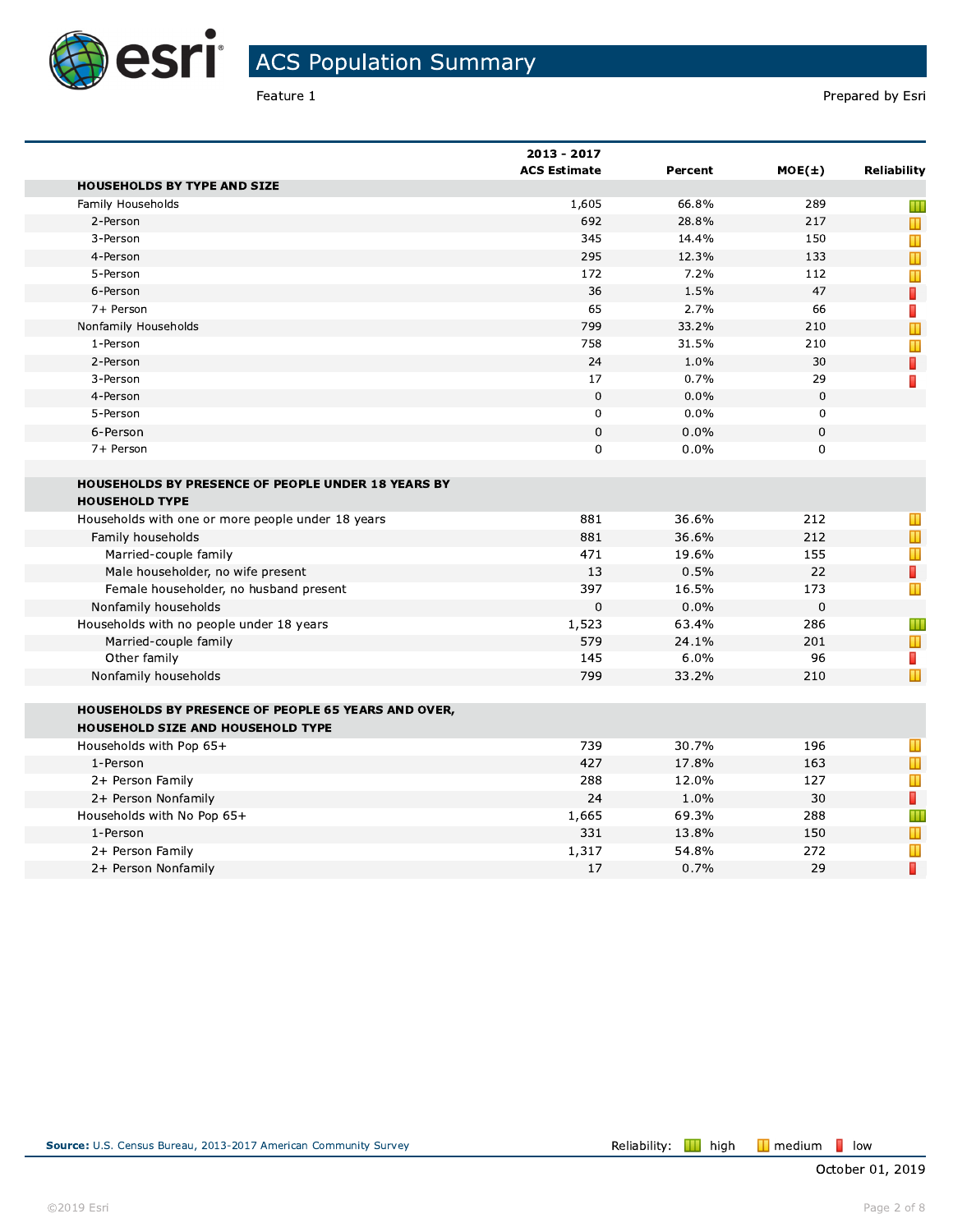

## ACS Population Summary

|                                                                                           | 2013 - 2017<br><b>ACS Estimate</b> | Percent                     | $MOE(\pm)$                                  | <b>Reliability</b> |
|-------------------------------------------------------------------------------------------|------------------------------------|-----------------------------|---------------------------------------------|--------------------|
| <b>POPULATION AGE 5+ YEARS BY LANGUAGE SPOKEN AT HOME</b><br>AND ABILITY TO SPEAK ENGLISH |                                    |                             |                                             |                    |
| Total                                                                                     | 5,764                              | 100.0%                      | 923                                         | Ш                  |
| 5 to 17 years                                                                             |                                    |                             |                                             |                    |
| Speak only English                                                                        | 1,234                              | 21.4%                       | 355                                         | Ш                  |
| Speak Spanish                                                                             | 144                                | 2.5%                        | 102                                         | П                  |
| Speak English "very well" or "well"                                                       | 144                                | 2.5%                        | 102                                         |                    |
| Speak English "not well"                                                                  | $\mathbf 0$                        | 0.0%                        | 0                                           |                    |
| Speak English "not at all"                                                                | 0                                  | 0.0%                        | 0                                           |                    |
| Speak other Indo-European languages                                                       | $\mathbf 0$                        | 0.0%                        | 0                                           |                    |
| Speak English "very well" or "well"                                                       | $\mathbf 0$                        | 0.0%                        | 0                                           |                    |
| Speak English "not well"                                                                  | $\mathsf 0$                        | 0.0%                        | $\pmb{0}$                                   |                    |
| Speak English "not at all"                                                                | 0                                  | 0.0%                        | 0                                           |                    |
| Speak Asian and Pacific Island languages                                                  | $\mathsf 0$                        | 0.0%                        | 0                                           |                    |
| Speak English "very well" or "well"                                                       | $\mathbf 0$                        | 0.0%                        | 0                                           |                    |
| Speak English "not well"                                                                  | $\mathsf 0$                        | 0.0%                        | $\mathbf 0$                                 |                    |
| Speak English "not at all"                                                                | 0                                  | 0.0%                        | 0                                           |                    |
| Speak other languages                                                                     | $\mathsf 0$                        | 0.0%                        | 0                                           |                    |
| Speak English "very well" or "well"                                                       | $\mathbf 0$                        | 0.0%                        | 0                                           |                    |
| Speak English "not well"                                                                  | $\mathbf 0$                        | 0.0%                        | $\mathsf 0$                                 |                    |
| Speak English "not at all"                                                                | $\mathbf 0$                        | 0.0%                        | 0                                           |                    |
| 18 to 64 years                                                                            |                                    |                             |                                             |                    |
| Speak only English                                                                        | 3,200                              | 55.5%                       | 690                                         | Ш                  |
| Speak Spanish                                                                             | 214                                | 3.7%                        | 126                                         | Ш                  |
| Speak English "very well" or "well"                                                       | 180                                | 3.1%                        | 99                                          |                    |
| Speak English "not well"                                                                  | 34                                 | 0.6%                        | 49                                          | п                  |
| Speak English "not at all"                                                                | $\mathbf 0$                        | 0.0%                        | 0                                           |                    |
| Speak other Indo-European languages                                                       | 14                                 | 0.2%                        | 25                                          |                    |
| Speak English "very well" or "well"                                                       | 14                                 | 0.2%                        | 25                                          |                    |
| Speak English "not well"                                                                  | $\mathsf 0$                        | 0.0%                        | 0                                           |                    |
| Speak English "not at all"                                                                | 0                                  | 0.0%                        | 0                                           |                    |
| Speak Asian and Pacific Island languages                                                  | $\mathsf 0$                        | 0.0%                        | $\mathsf 0$                                 |                    |
| Speak English "very well" or "well"                                                       | 0                                  | 0.0%                        | 0                                           |                    |
| Speak English "not well"                                                                  | $\mathsf 0$                        | 0.0%                        | 0                                           |                    |
| Speak English "not at all"                                                                | $\mathbf 0$                        | 0.0%                        | 0                                           |                    |
| Speak other languages                                                                     | 22                                 | 0.4%                        | 35                                          |                    |
| Speak English "very well" or "well"                                                       | 22                                 | 0.4%                        | 35                                          |                    |
| Speak English "not well"                                                                  | $\mathbf 0$                        | 0.0%                        | 0                                           |                    |
| Speak English "not at all"                                                                | $\mathbf 0$                        | 0.0%                        | 0                                           |                    |
| 65 years and over                                                                         |                                    |                             |                                             |                    |
| Speak only English                                                                        | 936                                | 16.2%                       | 259                                         |                    |
| Speak Spanish                                                                             | $\mathsf 0$                        | 0.0%                        | 0                                           |                    |
| Speak English "very well" or "well"                                                       | $\mathbf 0$                        | 0.0%                        | 0                                           |                    |
| Speak English "not well"                                                                  | $\mathsf 0$                        | 0.0%                        | 0                                           |                    |
| Speak English "not at all"                                                                | 0                                  | 0.0%                        | 0                                           |                    |
| Speak other Indo-European languages                                                       | $\mathsf 0$                        | 0.0%                        | 0                                           |                    |
| Speak English "very well" or "well"                                                       | 0                                  | 0.0%                        | 0                                           |                    |
| Speak English "not well"                                                                  | $\mathsf 0$                        | 0.0%                        | 0                                           |                    |
| Speak English "not at all"                                                                | 0                                  | 0.0%                        | 0                                           |                    |
| Speak Asian and Pacific Island languages                                                  | $\mathsf 0$                        | 0.0%                        | 0                                           |                    |
| Speak English "very well" or "well"                                                       | 0                                  | 0.0%                        | 0                                           |                    |
| Speak English "not well"                                                                  | $\mathsf 0$                        | 0.0%                        | 0                                           |                    |
| Speak English "not at all"                                                                | 0                                  | 0.0%                        | 0                                           |                    |
| Speak other languages                                                                     | $\mathsf 0$                        | 0.0%                        | 0                                           |                    |
| Speak English "very well" or "well"                                                       | 0                                  | 0.0%                        | 0                                           |                    |
| Speak English "not well"                                                                  | $\mathsf 0$                        | 0.0%                        | 0                                           |                    |
| Speak English "not at all"                                                                | 0                                  | 0.0%                        | 0                                           |                    |
|                                                                                           |                                    |                             |                                             |                    |
| Source: U.S. Census Bureau, 2013-2017 American Community Survey                           |                                    | Reliability: <b>II</b> high | $\blacksquare$ low<br>$\blacksquare$ medium |                    |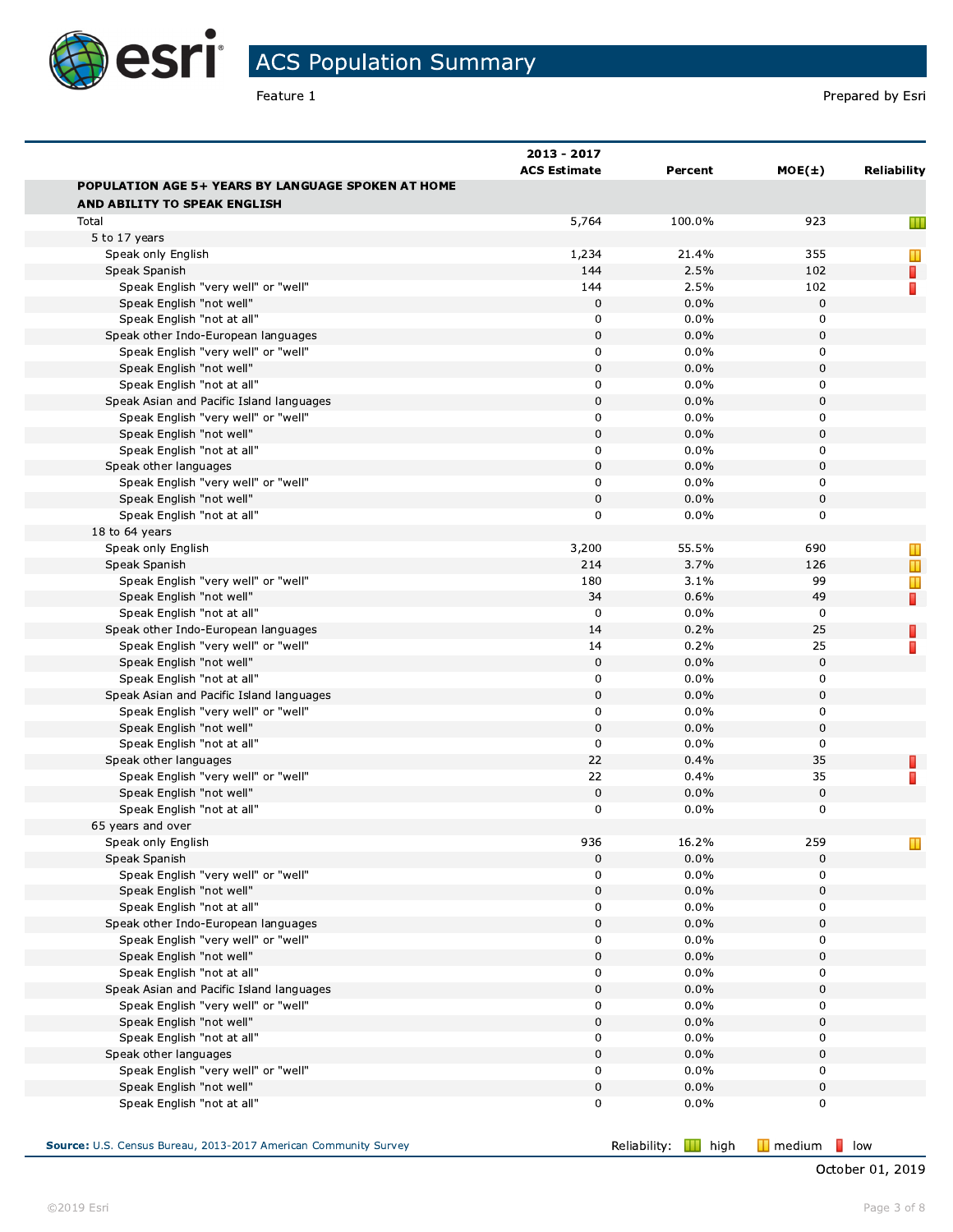

e e

**ACS Population Summary** 

Feature 1

|                                                                      | 2013 - 2017<br><b>ACS Estimate</b> |         |            |                    |
|----------------------------------------------------------------------|------------------------------------|---------|------------|--------------------|
|                                                                      |                                    | Percent | $MOE(\pm)$ | <b>Reliability</b> |
| <b>WORKERS AGE 16+ YEARS BY PLACE OF WORK</b>                        |                                    |         |            |                    |
| Total                                                                | 2,044                              | 100.0%  | 445        | Ш                  |
| Worked in state and in county of residence                           | 1,587                              | 77.6%   | 395        | $\mathbf T$        |
| Worked in state and outside county of residence                      | 457                                | 22.4%   | 155        | Т                  |
| Worked outside state of residence                                    | 0                                  | 0.0%    | 0          |                    |
|                                                                      |                                    |         |            |                    |
| SEX BY CLASS OF WORKER FOR THE CIVILIAN EMPLOYED POPULATION 16 YEARS |                                    |         |            |                    |
| <b>AND OVER</b>                                                      |                                    |         |            |                    |
| Total:                                                               | 2,047                              | 100.0%  | 449        | Т                  |
| Male:                                                                | 972                                | 47.5%   | 248        | П                  |
| Employee of private company                                          | 594                                | 29.0%   | 189        | Τ                  |
| Self-employed in own incorporated business                           | 42                                 | 2.1%    | 48         | Π                  |
| Private not-for-profit wage and salary workers                       | 80                                 | 3.9%    | 81         |                    |
| Local government workers                                             | 12                                 | 0.6%    | 21         | D                  |
| State government workers                                             | 83                                 | 4.1%    | 83         | П                  |
| Federal government workers                                           | $\Omega$                           | 0.0%    | $\Omega$   |                    |
| Self-employed in own not incorporated business workers               | 161                                | 7.9%    | 107        |                    |
| Unpaid family workers                                                | 0                                  | 0.0%    | 0          |                    |
| Female:                                                              | 1,075                              | 52.5%   | 262        | Ш                  |
| Employee of private company                                          | 584                                | 28.5%   | 210        | $\blacksquare$     |
| Self-employed in own incorporated business                           | 55                                 | 2.7%    | 54         | П                  |
| Private not-for-profit wage and salary workers                       | 108                                | 5.3%    | 90         | Π                  |
| Local government workers                                             | 149                                | 7.3%    | 89         | $\mathbb T$        |
| State government workers                                             | 93                                 | 4.5%    | 84         | П                  |
| Federal government workers                                           | 19                                 | 0.9%    | 31         |                    |
| Self-employed in own not incorporated business workers               | 67                                 | 3.3%    | 61         | Π                  |
| Unpaid family workers                                                | 0                                  | 0.0%    | 0          |                    |
|                                                                      |                                    |         |            |                    |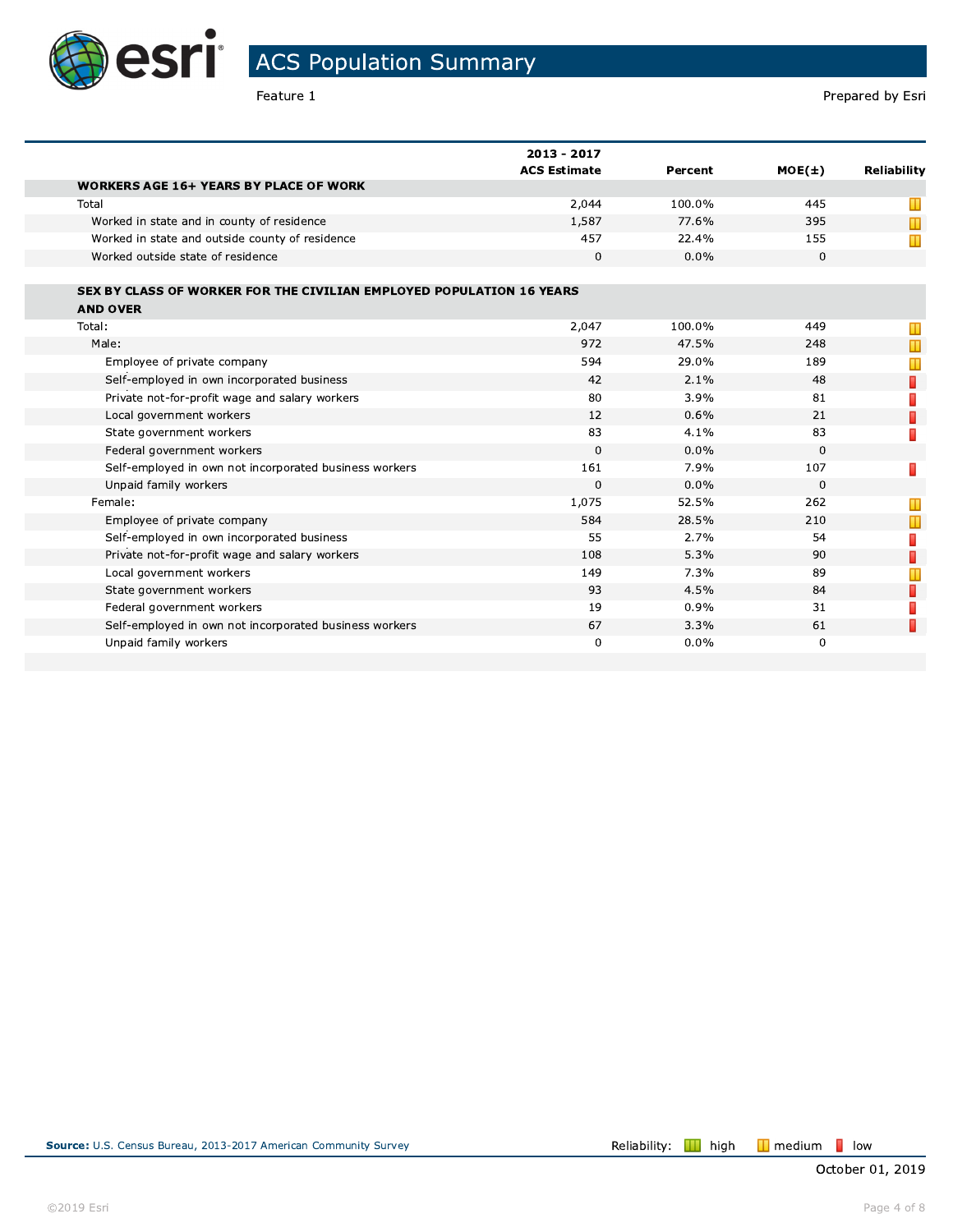

Feature 1

|                                                                             | 2013 - 2017<br><b>ACS Estimate</b> | Percent | $MOE(\pm)$  | <b>Reliability</b> |
|-----------------------------------------------------------------------------|------------------------------------|---------|-------------|--------------------|
| <b>WORKERS AGE 16+ YEARS BY MEANS OF TRANSPORTATION</b>                     |                                    |         |             |                    |
| <b>TO WORK</b>                                                              |                                    |         |             |                    |
| Total                                                                       | 2,044                              | 100.0%  | 445         | Ш                  |
| Drove alone                                                                 | 1,508                              | 73.8%   | 404         | $\mathbf T$        |
| Carpooled                                                                   | 383                                | 18.7%   | 168         | Т                  |
| Public transportation (excluding taxicab)                                   | $\pmb{0}$                          | 0.0%    | 0           |                    |
| Bus or trolley bus                                                          | $\mathbf 0$                        | 0.0%    | 0           |                    |
| Streetcar or trolley car                                                    | $\mathbf 0$                        | 0.0%    | 0           |                    |
| Subway or elevated                                                          | $\mathbf 0$                        | 0.0%    | 0           |                    |
| Railroad                                                                    | $\mathbf 0$                        | 0.0%    | 0           |                    |
| Ferryboat                                                                   | $\mathbf 0$                        | 0.0%    | 0           |                    |
| Taxicab                                                                     | $\pmb{0}$                          | 0.0%    | 0           |                    |
| Motorcycle                                                                  | $\mathbf 0$                        | 0.0%    | 0           |                    |
| Bicycle                                                                     | $\mathbf 0$                        | 0.0%    | 0           |                    |
| Walked                                                                      | $\mathbf 0$                        | 0.0%    | 0           |                    |
| Other means                                                                 | 37                                 |         | 52          |                    |
|                                                                             |                                    | 1.8%    |             | П                  |
| Worked at home                                                              | 116                                | 5.7%    | 91          | П                  |
|                                                                             |                                    |         |             |                    |
| <b>WORKERS AGE 16+ YEARS (WHO DID NOT WORK FROM HOME)</b>                   |                                    |         |             |                    |
| BY TRAVEL TIME TO WORK                                                      |                                    |         |             |                    |
| Total                                                                       | 1,928                              | 100.0%  | 430         | Т                  |
| Less than 5 minutes                                                         | 117                                | 6.1%    | 100         | П                  |
| 5 to 9 minutes                                                              | 226                                | 11.7%   | 131         | Т                  |
| 10 to 14 minutes                                                            | 417                                | 21.6%   | 175         | $\mathbb T$        |
| 15 to 19 minutes                                                            | 111                                | 5.8%    | 79          | D                  |
| 20 to 24 minutes                                                            | 111                                | 5.8%    | 98          | П                  |
| 25 to 29 minutes                                                            | $\mathbf 0$                        | 0.0%    | $\mathbf 0$ |                    |
| 30 to 34 minutes                                                            | 205                                | 10.6%   | 114         | Ш                  |
| 35 to 39 minutes                                                            | 16                                 | 0.8%    | 26          | T                  |
| 40 to 44 minutes                                                            | 83                                 | 4.3%    | 81          | D                  |
| 45 to 59 minutes                                                            | 303                                | 15.7%   | 158         | Т                  |
| 60 to 89 minutes                                                            | 285                                | 14.8%   | 143         | $\mathbb T$        |
| 90 or more minutes                                                          | 54                                 | 2.8%    | 57          | П                  |
|                                                                             |                                    |         |             |                    |
| Average Travel Time to Work (in minutes)                                    | N/A                                |         | N/A         | П                  |
|                                                                             |                                    |         |             |                    |
| <b>FEMALES AGE 20-64 YEARS BY AGE OF OWN CHILDREN AND EMPLOYMENT STATUS</b> |                                    |         |             |                    |
| Total                                                                       | 1,739                              | 100.0%  | 369         | Т                  |
| Own children under 6 years only                                             | 93                                 | 5.3%    | 71          | П                  |
| In labor force                                                              | 10                                 | 0.6%    | 21          | П                  |
| Not in labor force                                                          | 83                                 | 4.8%    | 68          | D                  |
| Own children under 6 years and 6 to 17 years                                | 203                                | 11.7%   | 122         | Ш                  |
| In labor force                                                              | 119                                | 6.8%    | 97          | П                  |
| Not in labor force                                                          | 84                                 | 4.8%    | 89          | П                  |
| Own children 6 to 17 years only                                             | 472                                | 27.1%   | 153         | T                  |
| In labor force                                                              | 330                                | 19.0%   | 146         | Т                  |
| Not in labor force                                                          | 142                                | 8.2%    | 90          | T                  |
| No own children under 18 years                                              | 971                                | 55.8%   | 302         | Т                  |
| In labor force                                                              | 640                                | 36.8%   | 252         | $\mathbb T$        |
| Not in labor force                                                          | 331                                | 19.0%   | 183         | T                  |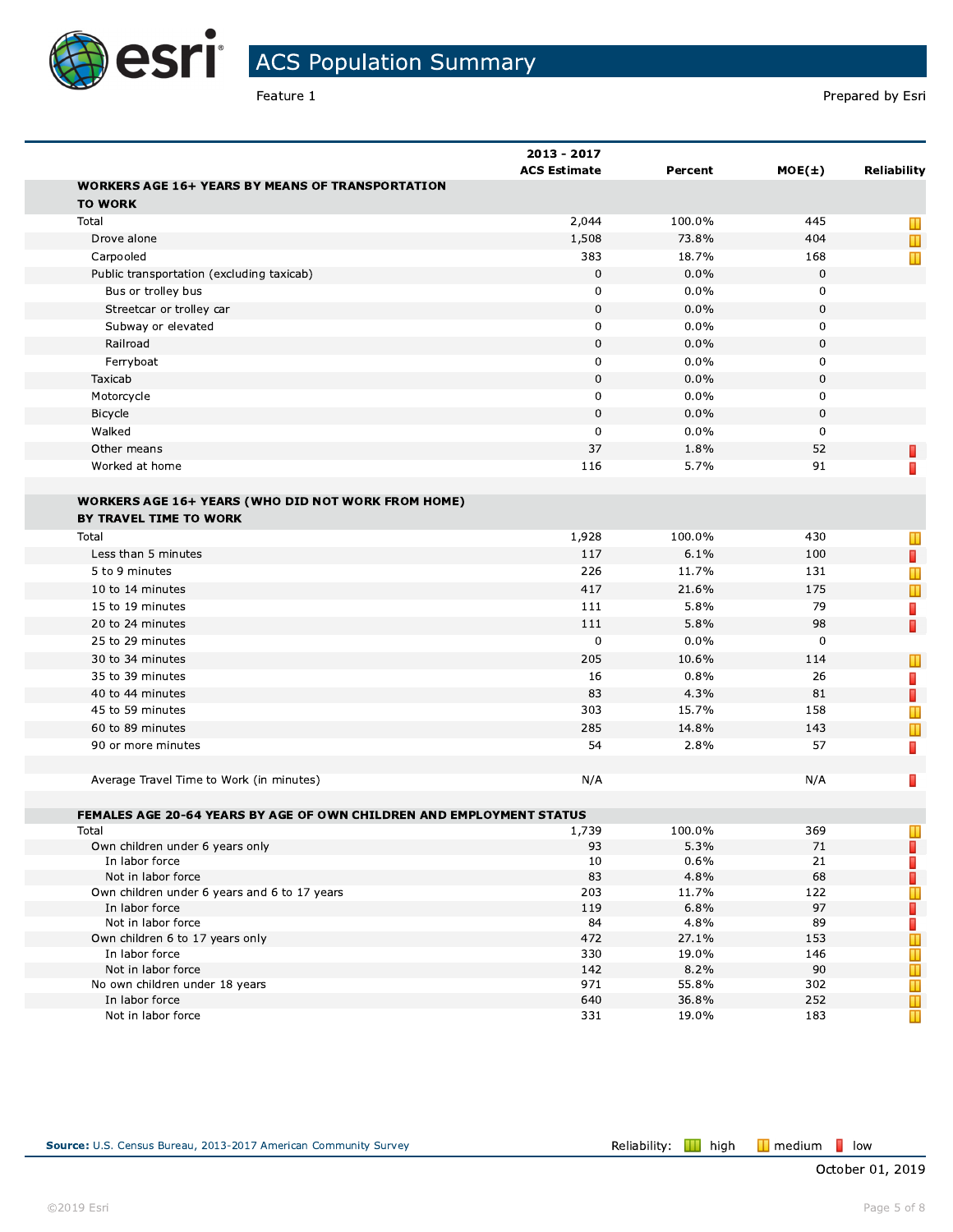

ACS Population Summary

|                                                                    |                                    |         |             | Prepared by Esri   |
|--------------------------------------------------------------------|------------------------------------|---------|-------------|--------------------|
|                                                                    | 2013 - 2017<br><b>ACS Estimate</b> | Percent | MOE(±)      | <b>Reliability</b> |
| <b>CIVILIAN NONINSTITUTIONALIZED POPULATION BY AGE &amp; TYPES</b> |                                    |         |             |                    |
| OF HEALTH INSURANCE COVERAGE                                       |                                    |         |             |                    |
| Total                                                              | 6,161                              | 100.0%  | 1,028       | Ш                  |
| Under 19 years:                                                    | 1,807                              | 29.3%   | 493         | Ш                  |
| One Type of Health Insurance:                                      | 1,490                              | 24.2%   | 441         | Т                  |
| Employer-Based Health Ins Only                                     | 280                                | 4.5%    | 191         | П                  |
| Direct-Purchase Health Ins Only                                    | 305                                | 5.0%    | 295         | П                  |
| Medicare Coverage Only                                             | 20                                 | 0.3%    | 34          | П                  |
| Medicaid Coverage Only                                             | 752                                | 12.2%   | 303         | Т                  |
| TRICARE/Military Hlth Cov Only                                     | 133                                | 2.2%    | 147         | $\blacksquare$     |
| VA Health Care Only                                                | $\mathbf 0$                        | 0.0%    | $\mathbf 0$ |                    |
| 2+ Types of Health Insurance                                       | 122                                | 2.0%    | 97          | П                  |
| No Health Insurance Coverage                                       | 195                                | 3.2%    | 170         |                    |
| 19 to 34 years:                                                    | 1,228                              | 19.9%   | 357         | $\mathbb T$        |
| One Type of Health Insurance:                                      | 604                                | 9.8%    | 230         | Т                  |
| Employer-Based Health Ins Only                                     | 382                                | 6.2%    | 190         | $\mathbb T$        |
| Direct-Purchase Health Ins Only                                    | 9                                  | 0.1%    | 18          | П                  |
| Medicare Coverage Only                                             | $\mathbf 0$                        | 0.0%    | $\mathbf 0$ |                    |
| Medicaid Coverage Only                                             | 200                                | 3.2%    | 130         | Ш                  |
| TRICARE/Military Hlth Cov Only                                     | 13                                 | 0.2%    | 22          | D                  |
| VA Health Care Only                                                | $\mathbf 0$                        | 0.0%    | $\mathbf 0$ |                    |
| 2+ Types of Health Insurance                                       | 84                                 | 1.4%    | 75          | п                  |
| No Health Insurance Coverage                                       | 540                                | 8.8%    | 274         | Т                  |
| 35 to 64 years:                                                    | 2,190                              | 35.5%   | 485         | $\mathbb T$        |
| One Type of Health Insurance:                                      | 1,361                              | 22.1%   | 378         | Т                  |
| Employer-Based Health Ins Only                                     | 609                                | 9.9%    | 267         | т                  |
| Direct-Purchase Health Ins Only                                    | 291                                | 4.7%    | 205         | П                  |
| Medicare Coverage Only                                             | 29                                 | 0.5%    | 35          | п                  |
| Medicaid Coverage Only                                             | 245                                | 4.0%    | 139         | Т                  |
| TRICARE/Military Hith Cov Only                                     | 187                                | 3.0%    | 142         | D.                 |
| VA Health Care Only                                                | $\mathbf 0$                        | $0.0\%$ | 0           |                    |
| 2+ Types of Health Insurance                                       | 249                                | 4.0%    | 123         | Ш                  |
| No Health Insurance Coverage                                       | 580                                | 9.4%    | 264         | Ш                  |
| $65+$ years:                                                       | 936                                | 15.2%   | 259         | $\mathbb T$        |
| One Type of Health Insurance:                                      | 200                                | 3.2%    | 115         | Ш                  |
| Employer-Based Health Ins Only                                     | 12                                 | 0.2%    | 21          | D.                 |
| Direct-Purchase Health Ins Only                                    | $\mathbf 0$                        | $0.0\%$ | 0           |                    |
| Medicare Coverage Only                                             | 188                                | 3.1%    | 113         | $\mathbf T$        |
| TRICARE/Military Hlth Cov Only                                     | 0                                  | $0.0\%$ | 0           |                    |
| VA Health Care Only                                                | $\mathbf 0$                        | 0.0%    | 0           |                    |
| 2+ Types of Health Insurance:                                      | 736                                | 11.9%   | 249         | Ш                  |
| Employer-Based & Direct-Purchase Health Insurance                  | $\mathbf 0$                        | $0.0\%$ | 0           |                    |
| Employer-Based Health & Medicare Insurance                         | 118                                | 1.9%    | 100         | н                  |
| Direct-Purchase Health & Medicare Insurance                        | 206                                | 3.3%    | 137         | П                  |
| Medicare & Medicaid Coverage                                       | 154                                | 2.5%    | 102         |                    |
| Other Private Health Insurance Combos                              | $\mathbf 0$                        | 0.0%    | $\mathbf 0$ |                    |
| Other Public Health Insurance Combos                               | 10                                 | 0.2%    | 17          | ш                  |
| Other Health Insurance Combinations                                | 248                                | 4.0%    | 140         | $\mathbb T$        |
| No Health Insurance Coverage                                       | 0                                  | 0.0%    | 0           |                    |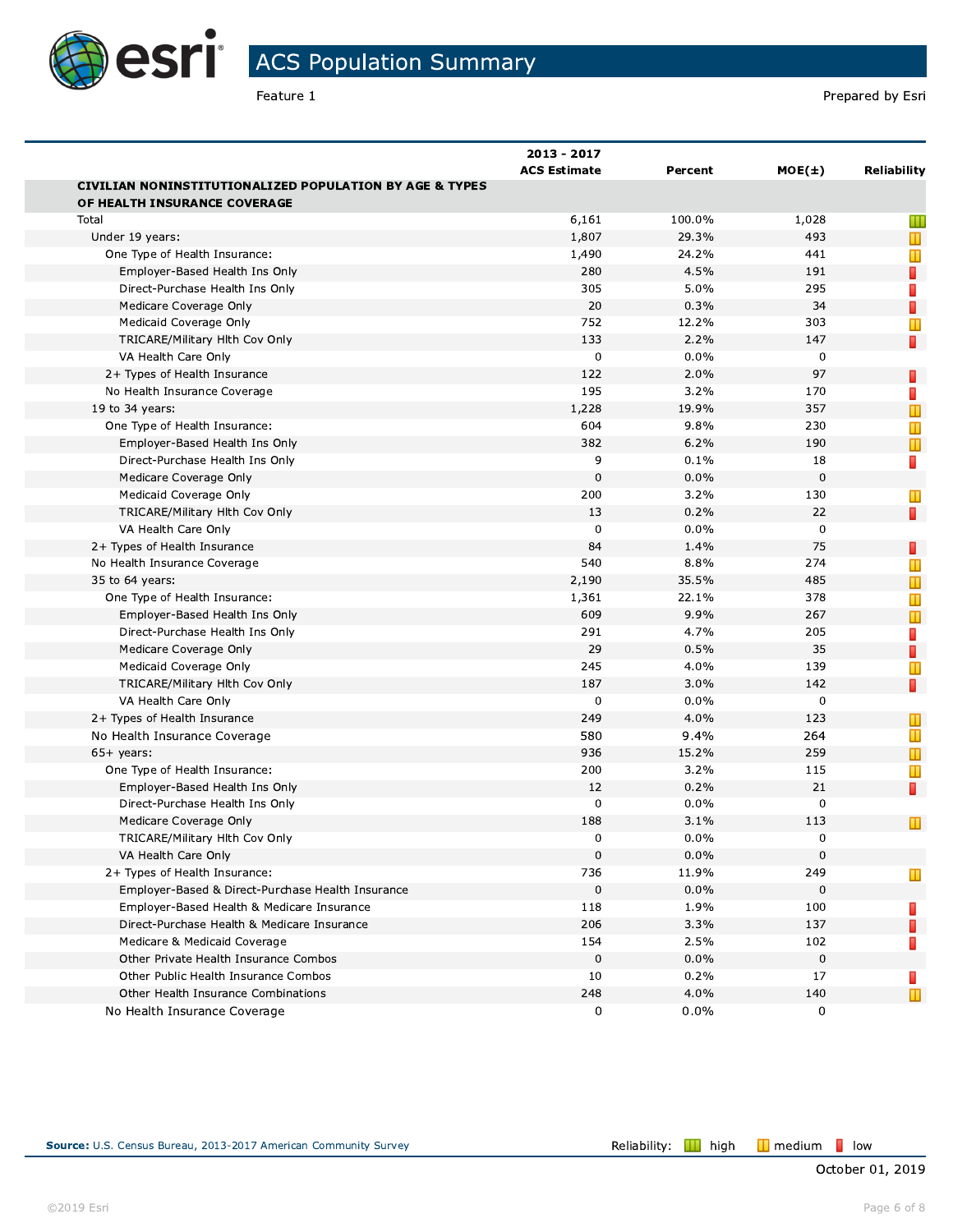

Feature 1

|                                                                        | 2013 - 2017<br><b>ACS Estimate</b> | Percent | $MOE(\pm)$  | Reliability    |
|------------------------------------------------------------------------|------------------------------------|---------|-------------|----------------|
| POPULATION BY RATIO OF INCOME TO POVERTY LEVEL                         |                                    |         |             |                |
| Total                                                                  | 6,161                              | 100.0%  | 1,028       | Ш              |
| Under .50                                                              | 1,008                              | 16.4%   | 509         | $\mathbb T$    |
| .50 to .99                                                             | 939                                | 15.2%   | 489         | $\mathbb T$    |
| 1.00 to 1.24                                                           | 609                                | 9.9%    | 488         | П              |
| 1.25 to 1.49                                                           | 479                                | 7.8%    | 375         | П              |
| 1.50 to 1.84                                                           | 464                                | 7.5%    | 249         | $\mathbb T$    |
| 1.85 to 1.99                                                           | 78                                 | 1.3%    | 85          | П              |
| 2.00 and over                                                          | 2,584                              | 41.9%   | 644         | $\mathbb T$    |
| <b>CIVILIAN POPULATION AGE 18 OR OLDER BY VETERAN STATUS</b>           |                                    |         |             |                |
| Total                                                                  | 4,386                              | 100.0%  | 732         | Ш              |
| Veteran                                                                | 605                                | 13.8%   | 200         | $\mathbb T$    |
| Nonveteran                                                             | 3,781                              | 86.2%   | 693         | Ш              |
| Male                                                                   | 2,169                              | 49.5%   | 435         | Ш              |
| Veteran                                                                | 540                                | 12.3%   | 189         | Т              |
| Nonveteran                                                             | 1,629                              | 37.1%   | 416         | $\blacksquare$ |
| Female                                                                 | 2,217                              | 50.5%   | 387         | Ш              |
| Veteran                                                                | 65                                 | 1.5%    | 48          | п              |
| Nonveteran                                                             | 2,152                              | 49.1%   | 386         | Ш              |
| <b>CIVILIAN VETERANS AGE 18 OR OLDER BY PERIOD OF</b>                  |                                    |         |             |                |
| <b>MILITARY SERVICE</b>                                                |                                    |         |             |                |
| Total                                                                  | 605                                | 100.0%  | 200         | Ш              |
| Gulf War (9/01 or later), no Gulf War (8/90 to 8/01), no Vietnam Era   | 8                                  | 1.3%    | 19          | П              |
| Gulf War (9/01 or later) and Gulf War (8/90 to 8/01), no Vietnam Era   | 87                                 | 14.4%   | 70          | П              |
| Gulf War (9/01 or later), and Gulf War (8/90 to 8/01), and Vietnam Era | 0                                  | 0.0%    | 0           |                |
| Gulf War (8/90 to 8/01), no Vietnam Era                                | 77                                 | 12.7%   | 83          | н              |
| Gulf War (8/90 to 8/01) and Vietnam Era                                | 56                                 | 9.3%    | 53          | П              |
| Vietnam Era, no Korean War, no World War II                            | 210                                | 34.7%   | 133         | Т              |
| Vietnam Era and Korean War, no World War II                            | $\mathbf 0$                        | 0.0%    | $\mathbf 0$ |                |
| Vietnam Era and Korean War and World War II                            | 0                                  | $0.0\%$ | 0           |                |
| Korean War, no Vietnam Era, no World War II                            | 10                                 | 1.7%    | 18          | П              |
| Korean War and World War II, no Vietnam Era                            | 0                                  | $0.0\%$ | $\mathbf 0$ |                |
| World War II, no Korean War, no Vietnam Era                            | 13                                 | 2.1%    | 21          | П              |
| Between Gulf War and Vietnam Era only                                  | 94                                 | 15.5%   | 90          | H              |
| Between Vietnam Era and Korean War only                                | 50                                 | 8.3%    | 46          | П              |
| Between Korean War and World War II only                               | 0                                  | $0.0\%$ | 0           |                |
| Pre-World War II only                                                  | 0                                  | 0.0%    | 0           |                |
| <b>HOUSEHOLDS BY POVERTY STATUS</b>                                    |                                    |         |             |                |
| Total                                                                  | 2,404                              | 100.0%  | 326         | Ш              |
| Income in the past 12 months below poverty level                       | 682                                | 28.4%   | 228         | $\mathbb T$    |
| Married-couple family                                                  | 223                                | 9.3%    | 132         | Ш              |
| Other family - male householder (no wife present)                      | 31                                 | 1.3%    | 39          | П              |
| Other family - female householder (no husband present)                 | 189                                | 7.9%    | 127         | П              |
| Nonfamily household - male householder                                 | 176                                | 7.3%    | 118         | П              |
| Nonfamily household - female householder                               | 63                                 | 2.6%    | 68          | П              |
| Income in the past 12 months at or above poverty level                 | 1,722                              | 71.6%   | 277         | Ш              |
| Married-couple family                                                  | 827                                | 34.4%   | 226         |                |
| Other family - male householder (no wife present)                      | 65                                 | 2.7%    | 73          | Ш              |
| Other family - female householder (no husband present)                 | 270                                | 11.2%   | 116         | П              |
|                                                                        | 198                                | 8.2%    | 97          | Ш              |
| Nonfamily household - male householder                                 |                                    |         |             | $\mathbb T$    |
| Nonfamily household - female householder                               | 362                                | 15.1%   | 147         | Ш              |